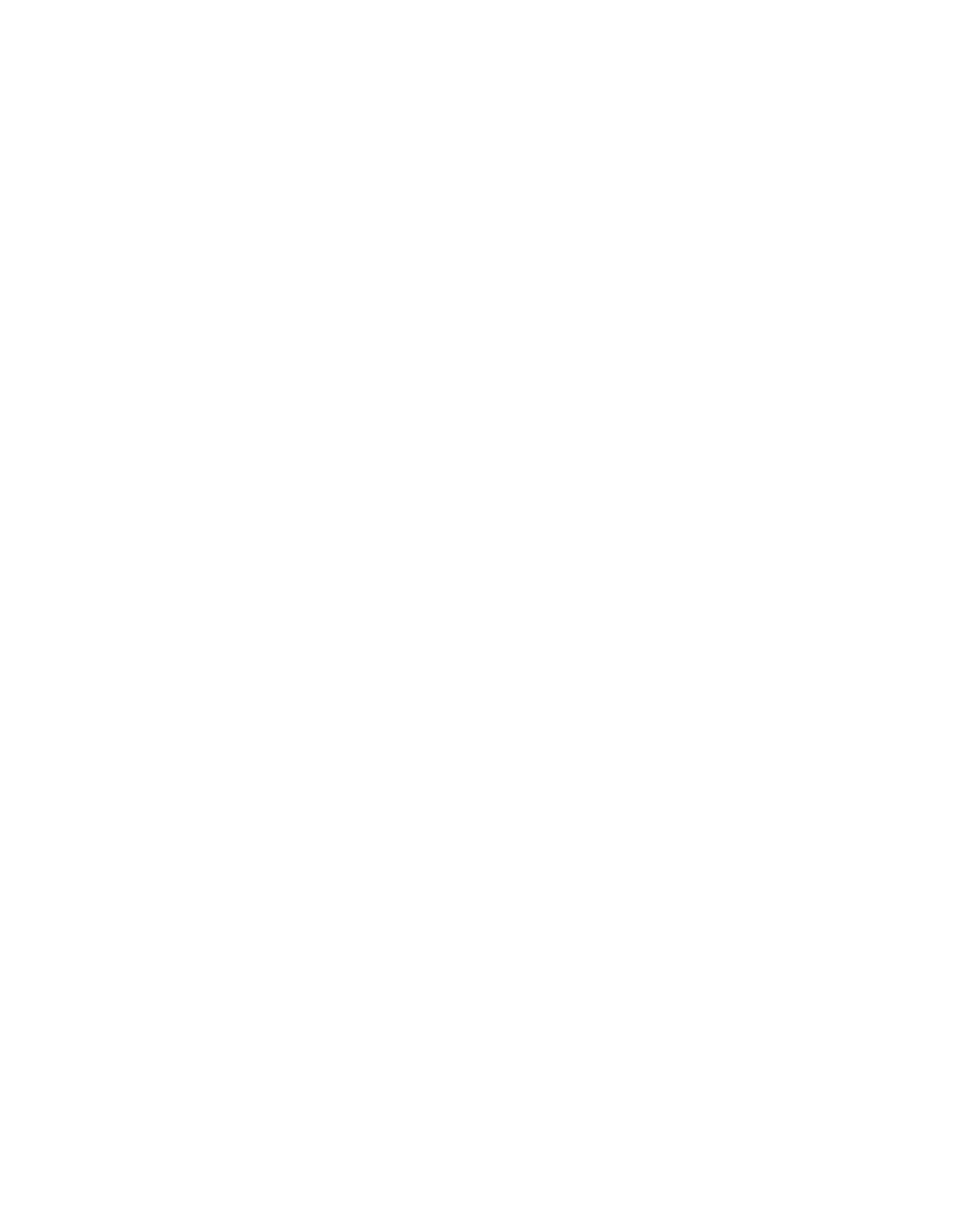





(815)490-1600 (815)490-1600 (815)209-9642

# Crusader Community Health - Auburn Campus

*A School-Based Health Center*

Crusader Community Health – Auburn Campus, a School-Based Health Center, consists of a seamless partnership of trusted local agencies dedicated to the health and well-being of your child. The partnership includes a nurse practitioner, physician assistant, dentist, dental hygienist, optometrist, behavioral health provider, and their assistants, available based on schedules, to provide medical, dental, optical, and/or mental health services at the health center. Please complete and sign the attached consent forms and return them to the health center or to your child's school nurse.

The goal of the health center is to improve the physical and emotional health of students and teach them life-long positive health behaviors. The health center will be open Monday through Friday, weather permitting, except for New Year's Day, Memorial Day, Fourth of July, Labor Day, Thanksgiving, and Christmas. A parent, legal guardian, or student who is permitted under Illinois law to consent on his or her own behalf to receipt of health care services has a right to refuse any health care services.

Crusader Community Health and its associates will bill to private insurance and Medicaid (All Kids). It is recommended that you check with your insurance carrier to ensure coverage for specific services. **No child will be denied services due to the inability to pay.**

- Parental Consent for Treatment: Allows us to perform the services your child needs.
- Medical History and Insurance Information form: Lists details and information the doctor or dentist may need to know about your child and information to bill for services.
- Consent to Release Information and to Transport: This allows providers and the district to share information and to transport your child to the health center for approved services.

After you sign and return these forms, your child will be able to obtain services provided at the health center which may include:

| <b>Medical Services</b>                                                                                                                                                                                                                                                                                                                                                                                                                                                | <b>Behavioral Health Services</b>                                                                                                                                                                                                                                                                                                                                                                                                                           | <b>Health Education</b>                                                                                                                                                                                                                                                                                                                                                                                                                             |
|------------------------------------------------------------------------------------------------------------------------------------------------------------------------------------------------------------------------------------------------------------------------------------------------------------------------------------------------------------------------------------------------------------------------------------------------------------------------|-------------------------------------------------------------------------------------------------------------------------------------------------------------------------------------------------------------------------------------------------------------------------------------------------------------------------------------------------------------------------------------------------------------------------------------------------------------|-----------------------------------------------------------------------------------------------------------------------------------------------------------------------------------------------------------------------------------------------------------------------------------------------------------------------------------------------------------------------------------------------------------------------------------------------------|
| Physical examinations including<br>$\blacksquare$<br>sports and school physicals<br>Immunizations<br>٠<br>Diagnosis/treatment of acute illness<br>л<br>and injury<br>Diagnosis/management of chronic<br>conditions<br>Prescribing/dispensing medications<br>л<br>for common illnesses and disorders<br>Tylenol, Advil or other over-<br>⋗<br>the-counter pain relievers with<br>parental consent<br>Antibiotics as prescribed<br>➤<br>Behavioral risk assessments<br>٠ | Crisis intervention and linkage to<br>appropriate crisis intervention<br>services if needed<br>Behavioral Health services including:<br>Screening for potential<br>⋗<br>substance abuse/mental health<br>services<br>Provide brief intervention to<br>⋗<br>address concerns, impart<br>education, and need for<br>continued services<br>$\blacktriangleright$<br>Provide direct referrals to<br>services that include specific<br>providers and appointment | Individual health education and anticipatory<br>٠<br>guidance for students and parents<br>Group education<br>Family and community education<br>٠<br>Health education for school based health<br>center and school staff<br>Support for comprehensive health<br>٠<br>education in the classroom<br>Nutrition counseling and education<br>٠<br>Wellness promotion (including, but not<br>٠<br>limited to: smoking cessation and weight<br>management) |
| Nutrition counseling and education<br>п<br>Reproductive health services<br>including:<br>abstinence counseling<br>➤<br>diagnosis/treatment of sexually<br>⋗<br>transmitted infections<br>pregnancy testing<br>➤<br>contraceptive<br>⋗<br>counseling/exams/prescription<br>Basic lab tests<br>Strep test<br>Blood draw<br>⋗                                                                                                                                             | <b>Dental Services</b><br>Exams/cleanings<br>Restorative (fillings, stainless steel<br>crowns)<br>Extractions<br>Emergency care for pain                                                                                                                                                                                                                                                                                                                    | Optometric<br>Exams, eyeglasses and contacts<br>٠<br>Treatment and management of ocular disease<br>٠<br>Emergency treatment for ocular injury,<br>redness and pain<br>Vision therapy services<br>п                                                                                                                                                                                                                                                  |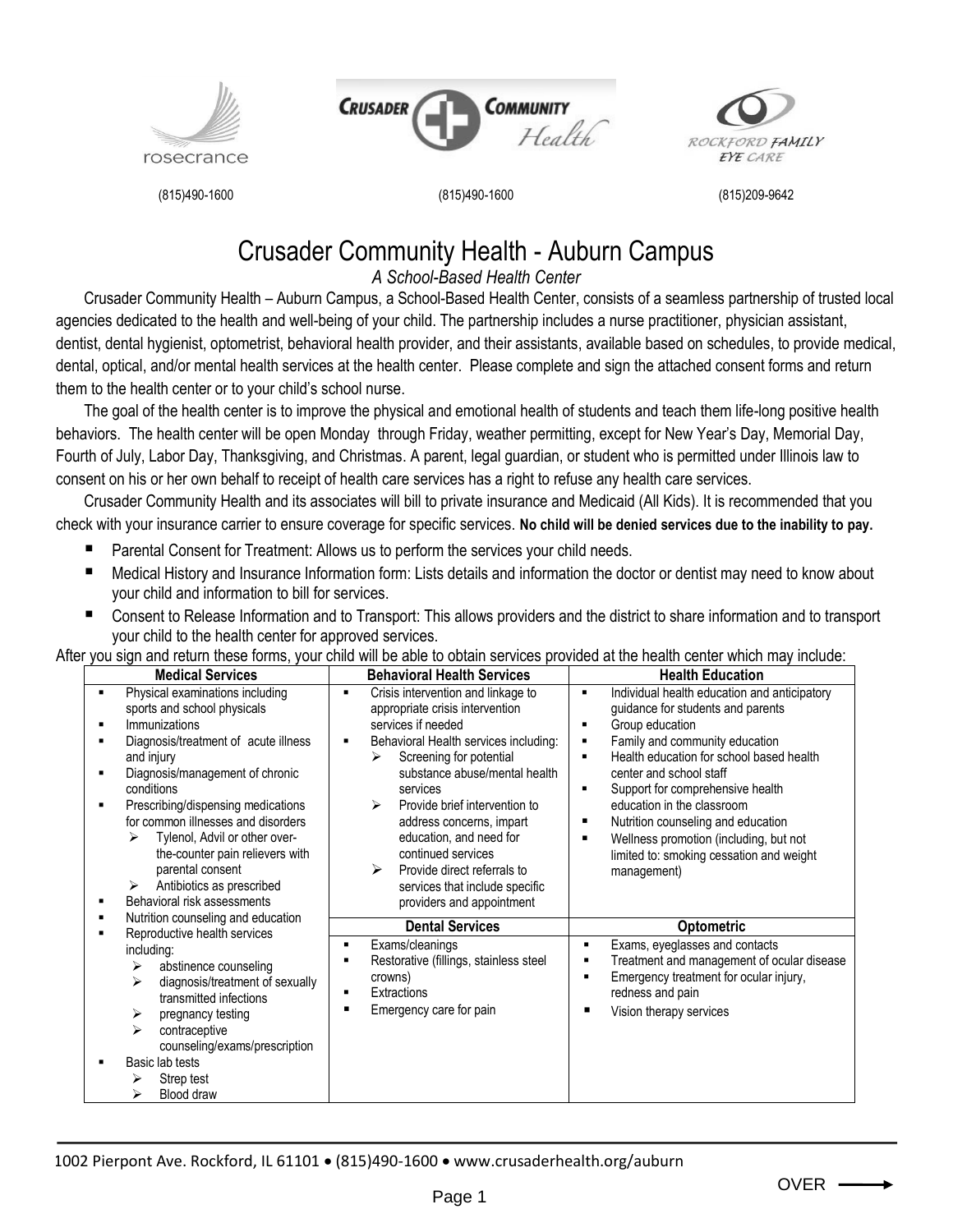#### **Notice of Privacy Practices for Protected Health Information**

This notice describes how medical information about you may be used and disclosed and how you can get access to this information. Please review it carefully!

With your consent, the practice is permitted by federal privacy laws to make uses and disclosures of your health information for purposes of treatment, payment, and health care operations. Protected health information is the information we create and obtain in providing our services to you. Such information may include documenting your symptoms, examination and test results, diagnoses, treatment, and applying for future care or treatment. It also includes billing documents for those services.

**Example of uses of your health information for treatment purposes:** A nurse obtains treatment information about you and records it in a health record. During the course of your treatment, the doctor determines a need to consult with another specialist in the area. The doctor will share the information with such specialist and obtain input.

**Example of use of your health information for payment purposes:** We submit a request for payment to your health insurance company. The health insurance company requests information from us regarding medical care given. We will provide information to them about you and the care given.

**Example of Use of Your Information for Health Care Operations:** We obtain services from our insurers or other business associates such as quality assessment, quality improvement, outcome evaluation, protocol and clinical guidelines development, training programs, credentialing, medical review, legal services, and insurance. We will share information about you with such insurers or other business associates as necessary to obtain these services.

#### **Your Health Information Rights**

The health record we maintain and billing records are the physical property of the practice. The information in it, however, belongs to you. You have a right to:

 Request a restriction on certain uses and disclosures of your health information by delivering the request in writing to our office. We are not required to grant the request but we will comply with any request granted;

 Request that you be allowed to inspect and copy your health record and billing record—you may exercise this right by delivering the request in writing to our office;

Appeal a denial of access to your protected health information except in certain circumstances;

• Request that your health care record be amended to correct incomplete or incorrect information by delivering a written request to our office;

 File a statement of disagreement if your amendment is denied, and require that the request for amendment and any denial be attached in all future disclosures of your protected health information;

 Obtain an accounting of disclosures of your health information as required to be maintained by law by delivering a written request to our office. An accounting will not include internal uses of information for treatment, payment, or operations, disclosures made to you or made at your request, or disclosures made to family members or friends in the course of providing care;

 Request that communication of your health information be made by alternative means or at an alternative location by delivering the request in writing to our office; and,

• Revoke authorizations that you made previously to use or disclose information except to the extent information or action has already been taken by delivering a written revocation to our office.

If you want to exercise any of the above rights, please contact **Crusader Community Health** in person or in writing, during normal hours. We will provide you with assistance on the steps to take to exercise your rights.

#### **Our Responsibilities The practice is required to:**

Maintain the privacy of your health information as required by law;

- Provide you with a notice of our duties and privacy practices as to the information we collect and maintain about you;
- Abide by the terms of this Notice;
- Notify you if we cannot accommodate a requested restriction or request; and
- Accommodate your reasonable requests regarding methods to communicate health information with you.

We reserve the right to amend, change, or eliminate provisions in our privacy practices and access practices and to enact new provisions regarding the protected health information we maintain. If our information practices change, we will amend our Notice. You are entitled to receive a revised copy of the Notice by calling and requesting a copy of our "Notice" or by visiting our office and picking up a copy.

#### **To Request Information or File a Complaint**

If you have questions, would like additional information, or want to report a problem regarding the handling of your information, you may contact **Crusader Community Health.** Additionally, if you believe your privacy rights have been violated, you may file a written complaint at our office by delivering the written complaint to **Crusader Community Health**. You may also file a complaint by mailing it or e-mailing it to the Secretary of Health and Human Services.

 We cannot, and will not, require you to waive the right to file a complaint with the Secretary of Health and Human Services (HHS) as a condition of receiving treatment from the practice.

We cannot, and will not, retaliate against you for filing a complaint with the Secretary.

#### **Other Disclosures and Uses**

**Notification** Unless you object, we may use or disclose your protected health information to notify, or assist in notifying, a family member, personal representative, or other person responsible for your care, about your location, and about your general condition, or your death.

**Communication with Family** Using our best judgment, we may disclose to a family member, other relative, close personal friend, or any other person you identify, health information relevant to that person's involvement in your care or in payment for such care if you do not object or in an emergency.

Food and Drug Administration (FDA) We may disclose to the FDA your protected health information relating to adverse events with respect to products and product defects, or post-marketing surveillance information to enable product recalls, repairs, or replacements.

**Workers Compensation** If you are seeking compensation through Workers Compensation, we may disclose your protected health information to the extent necessary to comply with laws relating to Workers Compensation.

**Public Health** As required by law, we may disclose your protected health information to public health or legal authorities charged with preventing or controlling disease, injury, or disability.

#### **Abuse & Neglect: We may disclose your protected health information to public authorities as allowed by law to report abuse or neglect.**

**Correctional Institutions** If you are an inmate of a correctional institution, we may disclose to the institution, or its agents, your protected health information necessary for your health and the health and safety of other individuals.

Law Enforcement: We may disclose your protected health information for law enforcement purposes as required by law, such as when required by a court order, or in cases involving felony prosecutions, or to the extent an individual is in the custody of law enforcement.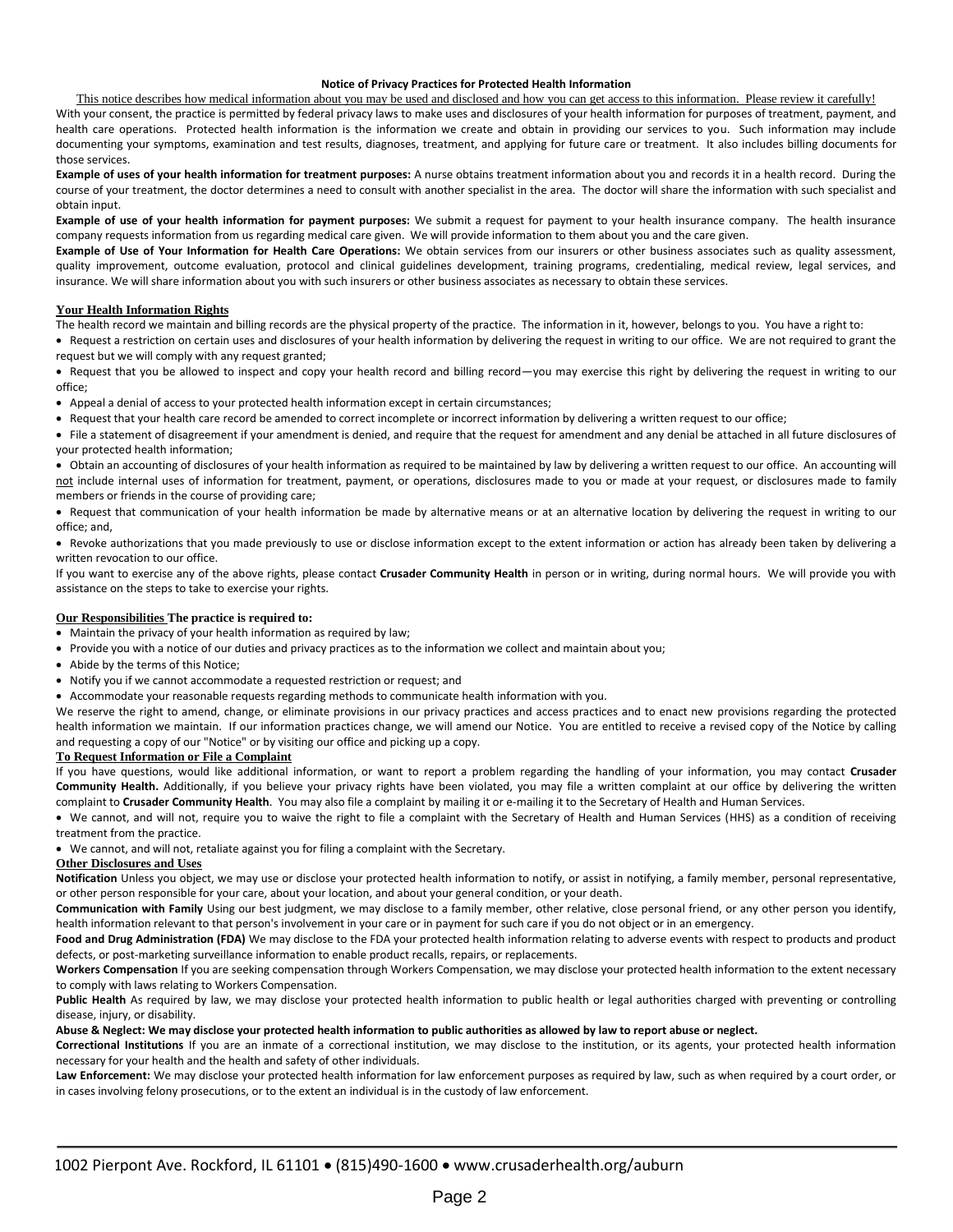

Services are provided by Crusader Community Health, Rosecrance and Rockford Family Eye Care. District No. 205 will transport eligible students to and from District No. 205 schools and the school based health center. The following services are available at the school-based health center based on your signed consent.

## **If you do not wish for your child to receive any of the services below, please draw a line through and initial next to that service.**

I hereby authorize the Service Organization and clinic staff to administer

| <b>Medical Services</b>                                                                                                                                                                                                                                                                                                                                                                                                                                                                                                                  | <b>Behavioral Health Services</b>                                                                                                                                                                                                                                                                                                                                                                                                                      | <b>Health Education</b>                                                                                                                                                                                                                                                                                                                                                                                                                         |
|------------------------------------------------------------------------------------------------------------------------------------------------------------------------------------------------------------------------------------------------------------------------------------------------------------------------------------------------------------------------------------------------------------------------------------------------------------------------------------------------------------------------------------------|--------------------------------------------------------------------------------------------------------------------------------------------------------------------------------------------------------------------------------------------------------------------------------------------------------------------------------------------------------------------------------------------------------------------------------------------------------|-------------------------------------------------------------------------------------------------------------------------------------------------------------------------------------------------------------------------------------------------------------------------------------------------------------------------------------------------------------------------------------------------------------------------------------------------|
| Physical examinations including sports and<br>٠<br>school physicals<br>Immunizations<br>$\blacksquare$<br>Diagnosis/treatment of acute illness and<br>٠<br>injury<br>Diagnosis/management of chronic conditions<br>٠<br>Prescribing/dispensing medications for<br>$\blacksquare$<br>common illnesses and disorders<br>Tylenol, Advil or other over-the-<br>⋗<br>counter pain relievers with parental<br>consent<br>Antibiotics as prescribed<br>⋗<br>Behavioral risk assessments<br>Nutrition counseling and education<br>$\blacksquare$ | Crisis intervention and linkage to<br>$\blacksquare$<br>appropriate crisis intervention services if<br>needed<br>Behavioral Health services including:<br>Screening for potential substance<br>⋗<br>abuse/mental health services<br>Provide brief intervention to<br>⋗<br>address concerns, impart<br>education, and need for continued<br>services<br>Provide direct referrals to services<br>↘<br>that include specific providers and<br>appointment | Individual health education and<br>anticipatory guidance for students and<br>parents<br>Group education<br>Family and community education<br>Health education for school based health<br>center and school staff<br>Support for comprehensive health<br>education in the classroom<br>Nutrition counseling and education<br>$\blacksquare$<br>Wellness promotion (including, but not<br>limited to: smoking cessation and weight<br>management) |
| Reproductive health services including:<br>abstinence counseling<br>diagnosis/treatment of sexually<br>⋗<br>transmitted infections<br>pregnancy testing<br>⋗<br>contraceptive<br>↘<br>counseling/exams/prescription<br>Basic lab tests<br>Strep test<br>Blood draw<br>⋗                                                                                                                                                                                                                                                                  | <b>Dental Services</b><br>Exams/cleanings<br>٠<br>Restorative (fillings, stainless steel<br>crowns)<br>Extractions<br>٠<br>Emergency care for pain                                                                                                                                                                                                                                                                                                     | <b>Optometric</b><br>Exams, eyeglasses and contacts<br>٠<br>Treatment and management of ocular<br>disease<br>Emergency treatment for ocular injury,<br>redness and pain<br>Vision therapy services                                                                                                                                                                                                                                              |

as well as any other care or treatment which is indicated in urgent situations or emergencies, without the need to secure permission or consent from me or my relatives. I understand that treatment will be provided to my child by a provider and whomever he or she selects as assistants, whomever he or she may call as consultants, as well as clinic employees (nurses, technicians, aides and other health care personnel) under the direction of the provider, or other individuals under the supervision of the provider.

## **I would like the health providers to contact me before scheduling my student for services at the health center.**

### **Emergency Consent/Changes In Health Status Or Custody**

I understand that as a condition of this Consent, if any of the Service Organizations judge my child to be a serious danger to him/herself or others, then the Service Organization(s) reserves the right to inform a physician, others who may be at risk, designated emergency contacts and appropriate emergency services. I further agree that I will promptly inform the School Based Health Center staff in writing of **1)** any change in my child's physical or medical health and **2)** any change in the custody or guardianship of my child which affects my ability to provide this Consent on behalf of my child.

## **Confidentiality & Privacy**

- I consent to the release of relevant health information and medical records in connection with treatments to the school-based health center and its collaborating partners to facilitate my child's health needs. I further authorize the school-based health center to release information regarding my child's treatment to third party payors or others for billing, program management, and evaluation in accordance with federal and state laws and regulations regarding confidentiality.
- I understand the Service Organizations will protect the privacy of my child's health and educational records to the extent required by federal and state law. I understand that I may revoke this authorization at any time (except to the extent that any Service Organization has already taken action based upon my prior consent) if I make a written statement revoking the authorization and deliver it to Crusader Community Health-Auburn Campus 1002 N. Pierpont Ave. Rockford, IL 61101.
- I understand that under Illinois law, a minor over age 12 has the same capacity as an adult to consent to certain health services and no parental permission is required for such services.
- I understand that if my child is 12 or older they can receive mental health and substance abuse services at the health center without my consent. Per 405 ILCS 5/3-5A-105(a), they may receive up to eight 90-minute sessions for mental health services.
- <sup>I</sup>authorize the Service Organizations to communicate with my child's regular primary care provider and/or dentist.

 $OVER$   $-$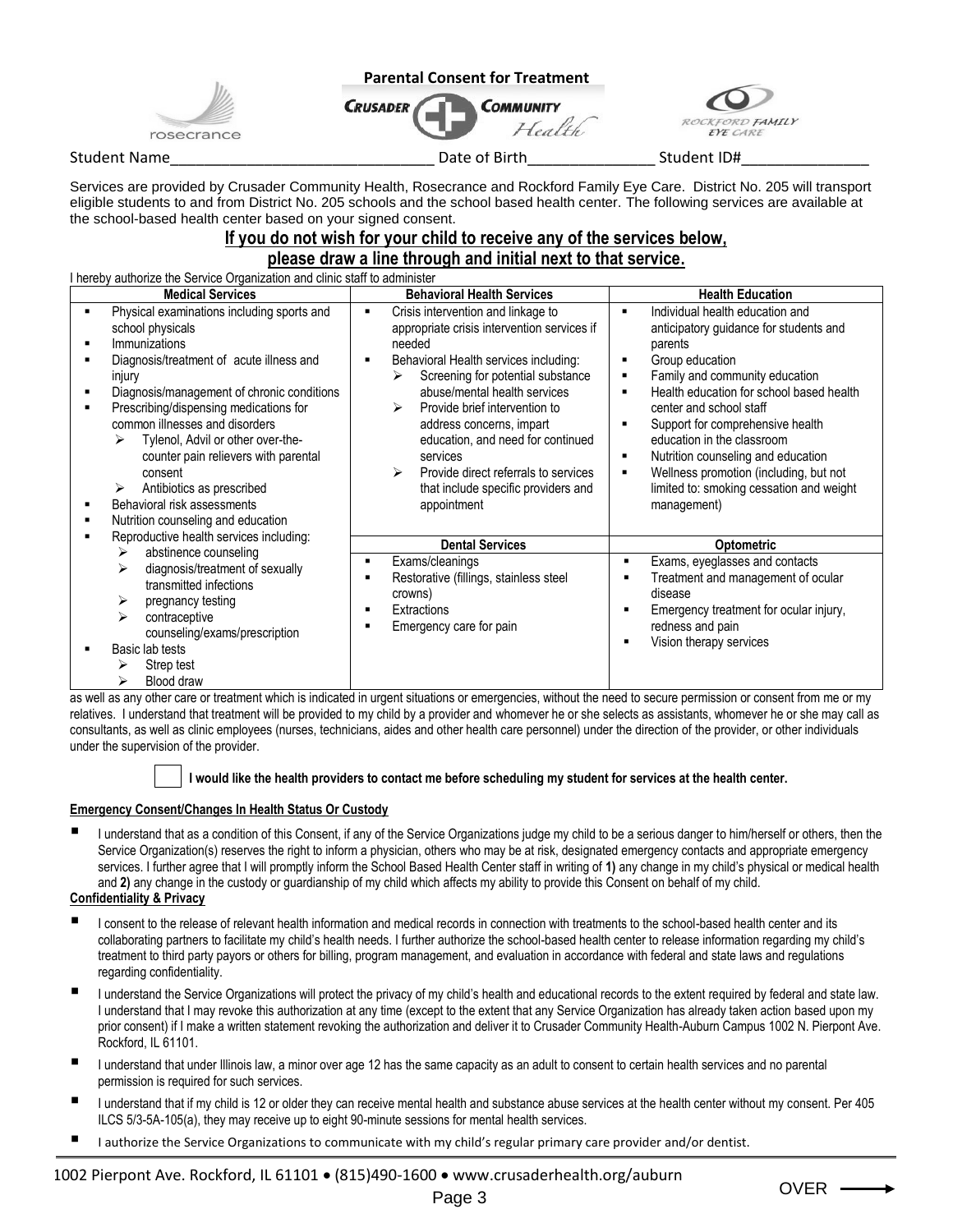## **Assignment Of Benefits**

 I hereby assign to the Service Organizations any and all payments to which I am entitled under Medicaid or any health insurance policy for health care or dental health services rendered to my child by any Service Organization as long as the charges for services by the Service Organization (s) do not exceed the Service Organization's regular charges. I further authorize each Service Organization to bill and receive payment directly from Medicaid or my insurance carrier (s) for those services that the Service Organization delivered and for which I may be entitled to insurance coverage. I also authorize each Service Organization to give to Medicaid or my health insurance carrier (s) any information necessary for billing purposes for services provided for such periods of time as my child has received or is receiving primary health care or dental health services.

#### **Other Assignments and Authorizations**

eye exam before the first day of school.

- I acknowledge that no guarantee or assurance has been made as to the results that may be obtained from such medical/dental treatment.
- I authorize the Service Organization and its staff to release immunization information to the ICARE for the purposes of record completion and community/county tracking.
- I have read the above material and understand its meaning. My signature below indicates my permission for my child to receive services as described above as well as my agreement to the terms set forth above. My signature also indicates that I have read and approve the medical treatment authorization.

### **Patient Information**

| Name: Communication Communication Communication Communication Communication Center:                                                                                                                                                                                                                                                                                                                                                                                                                                                                             |            |  |
|-----------------------------------------------------------------------------------------------------------------------------------------------------------------------------------------------------------------------------------------------------------------------------------------------------------------------------------------------------------------------------------------------------------------------------------------------------------------------------------------------------------------------------------------------------------------|------------|--|
| School: Change of Care and Care and Care and Care and Care and Care and Care and Care and Care and Care and Care and Care and Care and Care and Care and Care and Care and Care and Care and Care and Care and Care and Care a                                                                                                                                                                                                                                                                                                                                  |            |  |
|                                                                                                                                                                                                                                                                                                                                                                                                                                                                                                                                                                 |            |  |
| <b>Parent/Guardian Contact Information</b>                                                                                                                                                                                                                                                                                                                                                                                                                                                                                                                      |            |  |
| Name: 1990 Mame: 2008 Mame: 2008: 2008: 2008: Relationship to Patient:                                                                                                                                                                                                                                                                                                                                                                                                                                                                                          |            |  |
|                                                                                                                                                                                                                                                                                                                                                                                                                                                                                                                                                                 |            |  |
|                                                                                                                                                                                                                                                                                                                                                                                                                                                                                                                                                                 |            |  |
| Home Phone: Text OK? Y/N                                                                                                                                                                                                                                                                                                                                                                                                                                                                                                                                        |            |  |
|                                                                                                                                                                                                                                                                                                                                                                                                                                                                                                                                                                 |            |  |
|                                                                                                                                                                                                                                                                                                                                                                                                                                                                                                                                                                 |            |  |
| Best way to contact you? (check all that apply) Home _________ Cell _________ Text _________ Work ________ E-mail _______                                                                                                                                                                                                                                                                                                                                                                                                                                       |            |  |
| <b>Emergency Contact Information</b>                                                                                                                                                                                                                                                                                                                                                                                                                                                                                                                            |            |  |
|                                                                                                                                                                                                                                                                                                                                                                                                                                                                                                                                                                 |            |  |
|                                                                                                                                                                                                                                                                                                                                                                                                                                                                                                                                                                 |            |  |
| <b>Background Information</b>                                                                                                                                                                                                                                                                                                                                                                                                                                                                                                                                   |            |  |
| Primary Language: English _______ Spanish ______                                                                                                                                                                                                                                                                                                                                                                                                                                                                                                                |            |  |
| ETHNICITY: HISPANIC OR LATINO ________ NON HISPANIC OR LATINO ______                                                                                                                                                                                                                                                                                                                                                                                                                                                                                            |            |  |
| RACE: WHICH CATEGORY BEST DESCRIBES YOUR RACE?                                                                                                                                                                                                                                                                                                                                                                                                                                                                                                                  |            |  |
| _AMERICAN INDIAN OR ALASKA NATIVE  _____ASIAN _____NATIVE HAWAIIAN OR OTHER PACIFIC ISLANDER  ______WHITE                                                                                                                                                                                                                                                                                                                                                                                                                                                       |            |  |
| BLACK OR AFRICAN AMERICAN HISPANIC                                                                                                                                                                                                                                                                                                                                                                                                                                                                                                                              | OTHER RACE |  |
| I understand I am providing this Consent for the purpose of obtaining professional services for my child listed below and for the other purposes described in this<br>Consent. I further understand this Consent covers medical, dental, optical and mental health services provided by the Service Organizations, and that each<br>organization can only be held liable for the services they perform.                                                                                                                                                         |            |  |
|                                                                                                                                                                                                                                                                                                                                                                                                                                                                                                                                                                 |            |  |
| *Physicals are required for all students entering pre- school, kindergarten, 6 <sup>th</sup> , and 9 <sup>th</sup> grade before the first day of school. Documentation of basic<br>immunizations is required with all school physicals. Oral health exams are required for all children in kindergarten, 2 <sup>nd</sup> , and 6 <sup>th</sup> grade prior to May 15 <sup>th</sup> of the<br>school year. All children enrolling in Kindergarten and any student enrolling for the first time in a public, private, or parochial school are required to have an |            |  |

1002 Pierpont Ave. Rockford, IL 61101 (815)490-1600 www.crusaderhealth.org/auburn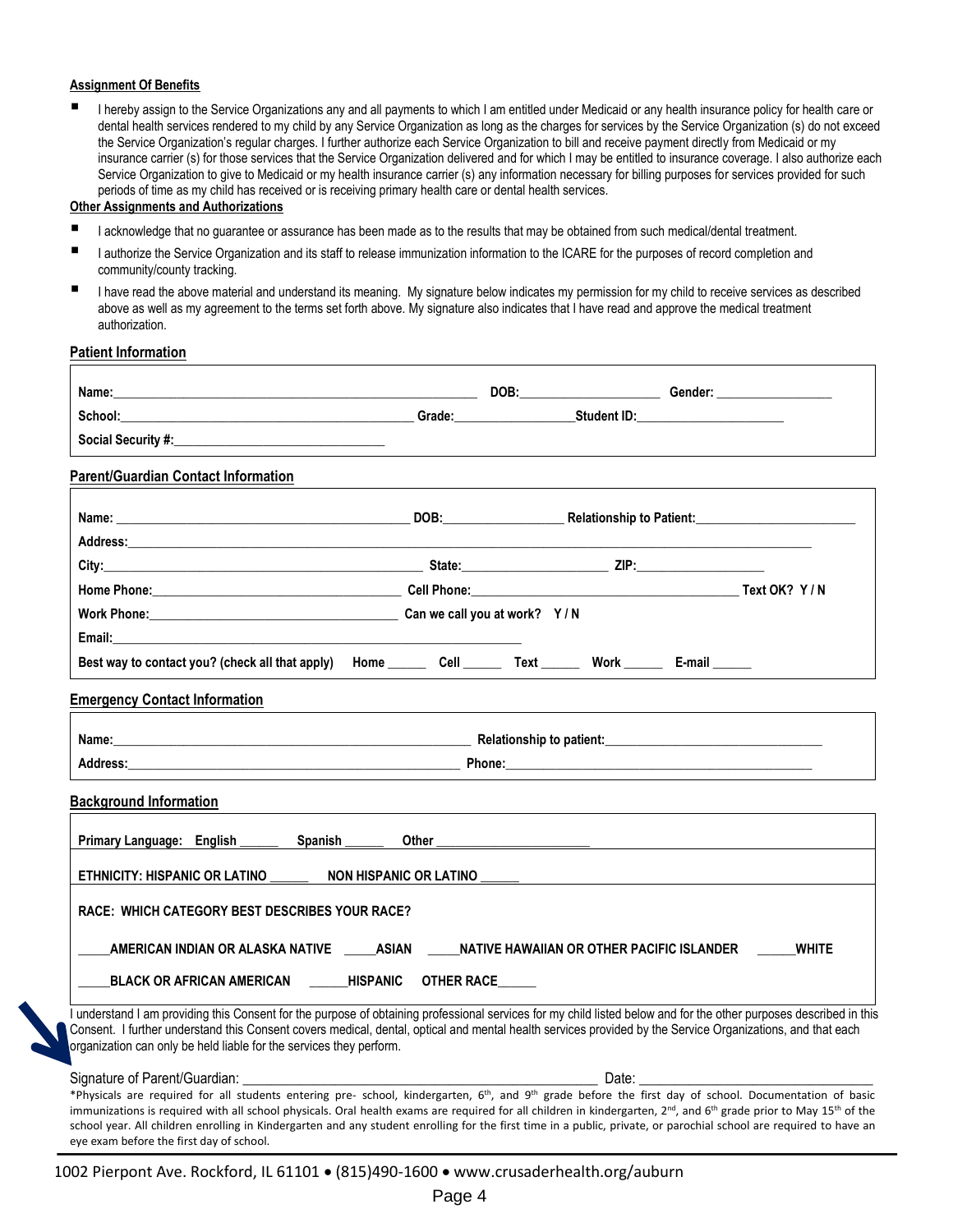

Medical History and Insurance Information





| Are you currently under the care of a medical doctor? ___Yes ___No Reason: _________________________                                                                                                                                                                                                                                                                                                                                                                                                                                                         |                                                                                                                      |     |                       |                                                                                                                                                                                                                               |                                           |
|--------------------------------------------------------------------------------------------------------------------------------------------------------------------------------------------------------------------------------------------------------------------------------------------------------------------------------------------------------------------------------------------------------------------------------------------------------------------------------------------------------------------------------------------------------------|----------------------------------------------------------------------------------------------------------------------|-----|-----------------------|-------------------------------------------------------------------------------------------------------------------------------------------------------------------------------------------------------------------------------|-------------------------------------------|
| Taking any medications? ___Yes ___No lf Yes, list drugs:                                                                                                                                                                                                                                                                                                                                                                                                                                                                                                     |                                                                                                                      |     |                       |                                                                                                                                                                                                                               |                                           |
|                                                                                                                                                                                                                                                                                                                                                                                                                                                                                                                                                              |                                                                                                                      |     |                       |                                                                                                                                                                                                                               |                                           |
| b)                                                                                                                                                                                                                                                                                                                                                                                                                                                                                                                                                           |                                                                                                                      |     |                       |                                                                                                                                                                                                                               |                                           |
| Are you allergic to latex? __ Yes __ No penicillin? __ Yes __ No any other medications? __ Yes __ No                                                                                                                                                                                                                                                                                                                                                                                                                                                         |                                                                                                                      |     |                       | please list: and the state of the state of the state of the state of the state of the state of the state of the state of the state of the state of the state of the state of the state of the state of the state of the state |                                           |
| Females: Are you pregnant? ___ Yes ___ No if yes, how many months? __________                                                                                                                                                                                                                                                                                                                                                                                                                                                                                |                                                                                                                      |     |                       |                                                                                                                                                                                                                               | taking birth control pills ___ Yes ___ No |
| Does your child have any of the following medical conditions:                                                                                                                                                                                                                                                                                                                                                                                                                                                                                                |                                                                                                                      | Yes | No                    |                                                                                                                                                                                                                               | <b>Comments</b>                           |
| ADD/ADHD                                                                                                                                                                                                                                                                                                                                                                                                                                                                                                                                                     |                                                                                                                      |     |                       |                                                                                                                                                                                                                               |                                           |
| Anxiety or depression                                                                                                                                                                                                                                                                                                                                                                                                                                                                                                                                        |                                                                                                                      |     |                       |                                                                                                                                                                                                                               |                                           |
| Asthma or wheezing                                                                                                                                                                                                                                                                                                                                                                                                                                                                                                                                           |                                                                                                                      |     |                       |                                                                                                                                                                                                                               |                                           |
| Bleeding or blood clotting problems/diseases                                                                                                                                                                                                                                                                                                                                                                                                                                                                                                                 |                                                                                                                      |     |                       |                                                                                                                                                                                                                               |                                           |
| Birth defects, or genetic defects                                                                                                                                                                                                                                                                                                                                                                                                                                                                                                                            |                                                                                                                      |     |                       |                                                                                                                                                                                                                               |                                           |
| Cancer, leukemia, other tumor                                                                                                                                                                                                                                                                                                                                                                                                                                                                                                                                |                                                                                                                      |     |                       |                                                                                                                                                                                                                               |                                           |
| Cigarette or smokeless tobacco use                                                                                                                                                                                                                                                                                                                                                                                                                                                                                                                           |                                                                                                                      |     |                       |                                                                                                                                                                                                                               |                                           |
| Convulsions/Seizures or fainting spells                                                                                                                                                                                                                                                                                                                                                                                                                                                                                                                      |                                                                                                                      |     |                       |                                                                                                                                                                                                                               |                                           |
| Developmental delays                                                                                                                                                                                                                                                                                                                                                                                                                                                                                                                                         |                                                                                                                      |     |                       |                                                                                                                                                                                                                               |                                           |
| Diabetes (Blood sugar problems)                                                                                                                                                                                                                                                                                                                                                                                                                                                                                                                              |                                                                                                                      |     |                       |                                                                                                                                                                                                                               |                                           |
| Drug and/or alcohol dependency                                                                                                                                                                                                                                                                                                                                                                                                                                                                                                                               |                                                                                                                      |     |                       |                                                                                                                                                                                                                               |                                           |
| Headaches/migraines                                                                                                                                                                                                                                                                                                                                                                                                                                                                                                                                          |                                                                                                                      |     |                       |                                                                                                                                                                                                                               |                                           |
| Hearing problems                                                                                                                                                                                                                                                                                                                                                                                                                                                                                                                                             |                                                                                                                      |     |                       |                                                                                                                                                                                                                               |                                           |
| Heart disease, heart murmur, or heart surgery                                                                                                                                                                                                                                                                                                                                                                                                                                                                                                                |                                                                                                                      |     |                       |                                                                                                                                                                                                                               |                                           |
| Hepatitis or other liver problems                                                                                                                                                                                                                                                                                                                                                                                                                                                                                                                            |                                                                                                                      |     |                       |                                                                                                                                                                                                                               |                                           |
| HIV and/or AIDS                                                                                                                                                                                                                                                                                                                                                                                                                                                                                                                                              |                                                                                                                      |     |                       |                                                                                                                                                                                                                               |                                           |
| Kidney problems                                                                                                                                                                                                                                                                                                                                                                                                                                                                                                                                              |                                                                                                                      |     |                       |                                                                                                                                                                                                                               |                                           |
| Mental retardation or delay in normal development                                                                                                                                                                                                                                                                                                                                                                                                                                                                                                            |                                                                                                                      |     |                       |                                                                                                                                                                                                                               |                                           |
| Received steroid treatment                                                                                                                                                                                                                                                                                                                                                                                                                                                                                                                                   |                                                                                                                      |     |                       |                                                                                                                                                                                                                               |                                           |
| Sickle cell anemia or trait                                                                                                                                                                                                                                                                                                                                                                                                                                                                                                                                  |                                                                                                                      |     |                       |                                                                                                                                                                                                                               |                                           |
| Thyroid problems<br>Tuberculosis                                                                                                                                                                                                                                                                                                                                                                                                                                                                                                                             |                                                                                                                      |     |                       |                                                                                                                                                                                                                               |                                           |
| Others not listed                                                                                                                                                                                                                                                                                                                                                                                                                                                                                                                                            |                                                                                                                      |     |                       |                                                                                                                                                                                                                               |                                           |
| Please check any optical conditions your child has:                                                                                                                                                                                                                                                                                                                                                                                                                                                                                                          |                                                                                                                      |     |                       |                                                                                                                                                                                                                               |                                           |
| <b>Blindness</b>                                                                                                                                                                                                                                                                                                                                                                                                                                                                                                                                             | Glaucoma                                                                                                             |     |                       |                                                                                                                                                                                                                               |                                           |
| Cataracts                                                                                                                                                                                                                                                                                                                                                                                                                                                                                                                                                    | Other                                                                                                                |     | <b>Ocular Surgery</b> |                                                                                                                                                                                                                               | Macular Degeneration                      |
|                                                                                                                                                                                                                                                                                                                                                                                                                                                                                                                                                              |                                                                                                                      |     |                       |                                                                                                                                                                                                                               |                                           |
| <b>Insurance Information</b>                                                                                                                                                                                                                                                                                                                                                                                                                                                                                                                                 |                                                                                                                      |     |                       |                                                                                                                                                                                                                               |                                           |
| Do you have Medicaid/All Kids?                                                                                                                                                                                                                                                                                                                                                                                                                                                                                                                               | Y/N                                                                                                                  |     |                       |                                                                                                                                                                                                                               |                                           |
|                                                                                                                                                                                                                                                                                                                                                                                                                                                                                                                                                              |                                                                                                                      |     |                       |                                                                                                                                                                                                                               |                                           |
| Do you have private health insurance? Y/N Name of Insurance Company _______________________________                                                                                                                                                                                                                                                                                                                                                                                                                                                          |                                                                                                                      |     |                       |                                                                                                                                                                                                                               |                                           |
|                                                                                                                                                                                                                                                                                                                                                                                                                                                                                                                                                              |                                                                                                                      |     |                       |                                                                                                                                                                                                                               |                                           |
|                                                                                                                                                                                                                                                                                                                                                                                                                                                                                                                                                              |                                                                                                                      |     |                       |                                                                                                                                                                                                                               |                                           |
| I certify that I have read and understood the above questions. To the best of my knowledge the above information is correct. I will not hold Crusader<br>Community Health, the treating doctor/dentist or any member of the staff responsible for any errors or omissions I may have made in the completion<br>of this form. I understand that it is my responsibility to inform my child's medical and dental provider when there is a change in my child's medical<br>condition, or when there is a change in the responses to any of the above questions. |                                                                                                                      |     |                       |                                                                                                                                                                                                                               |                                           |
|                                                                                                                                                                                                                                                                                                                                                                                                                                                                                                                                                              |                                                                                                                      |     |                       |                                                                                                                                                                                                                               |                                           |
| Relationship to patient:                                                                                                                                                                                                                                                                                                                                                                                                                                                                                                                                     | <u> 1989 - Jan James James James James James James James James James James James James James James James James J</u> |     | Date:                 | <u> 1989 - Andrea Andrew Maria (h. 1989).</u>                                                                                                                                                                                 |                                           |

**Contact Phone Number: \_\_\_\_\_\_\_\_\_\_\_\_\_\_\_\_\_\_\_\_\_\_\_\_\_\_\_\_\_ Are you legally responsible for this child? \_\_\_Yes \_\_\_No** 

1002 Pierpont Ave. Rockford, IL 61101 · (815)490-1600 · www.crusaderhealth.org/auburn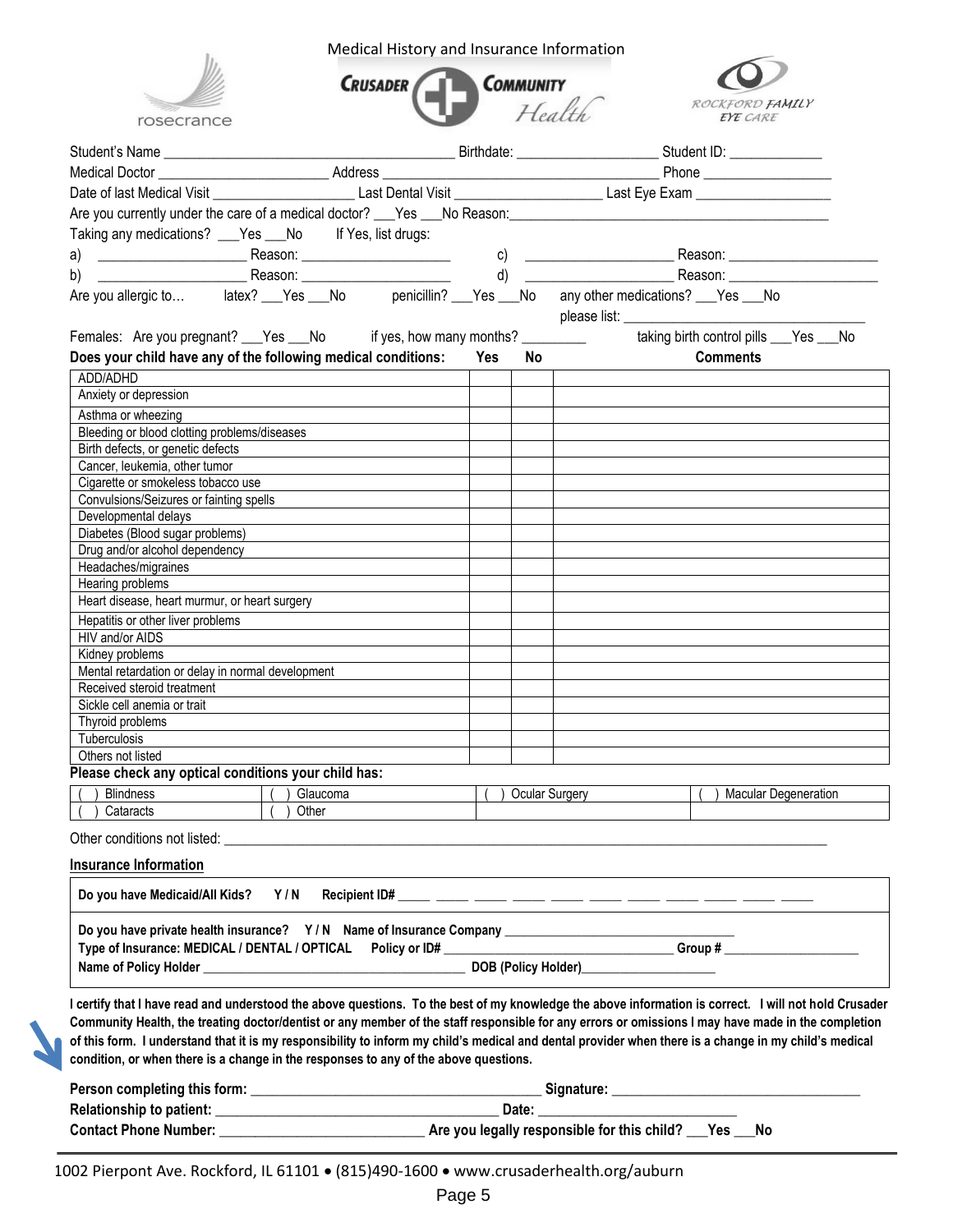Intentionally left blank.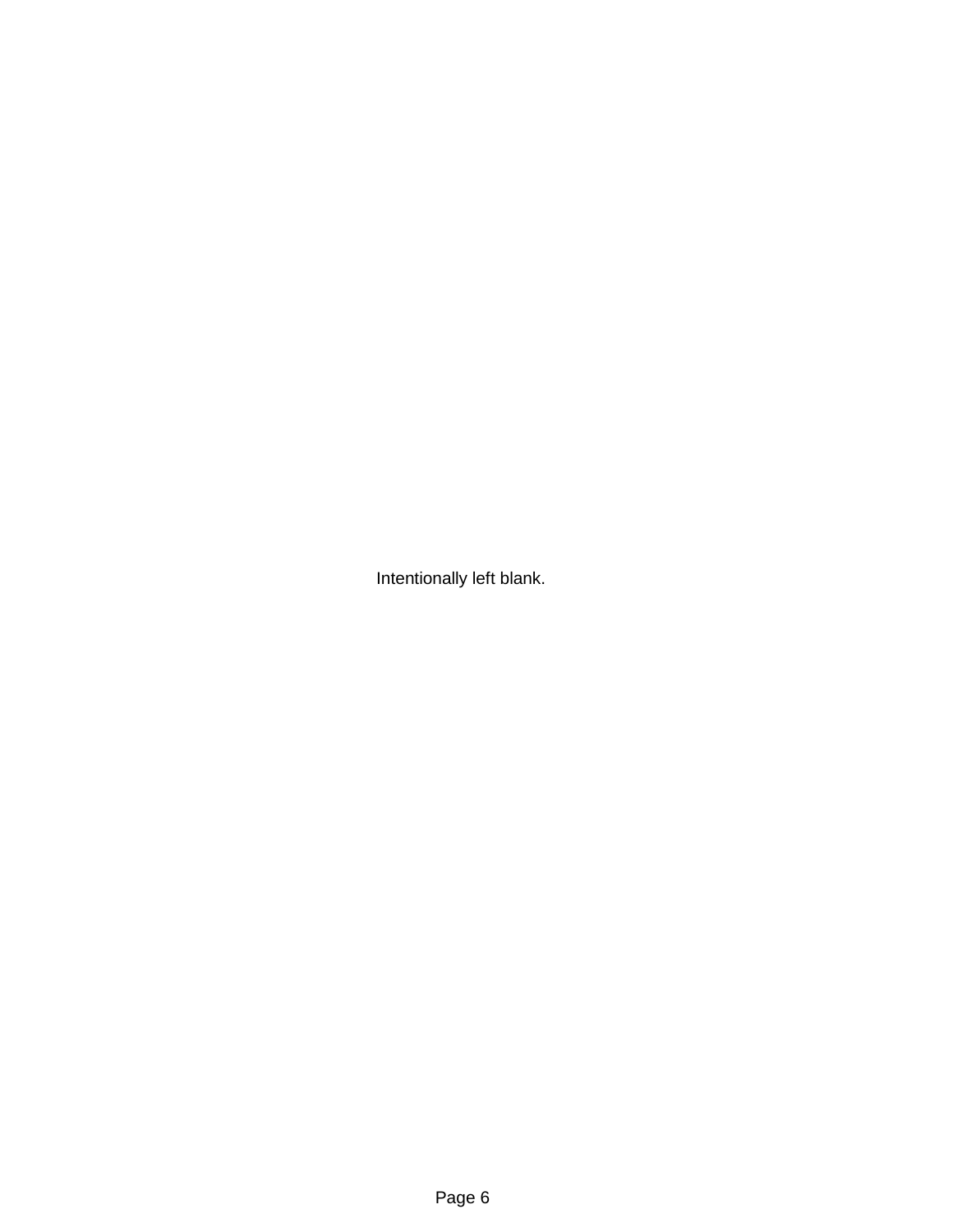Consent to Share Information and to Transport









Student's Name: \_\_\_\_\_\_\_\_\_\_\_\_\_\_\_\_\_\_\_\_\_\_\_\_\_\_\_\_\_\_\_\_\_\_\_\_\_\_\_\_\_\_\_\_\_ DOB: \_\_\_\_\_\_\_\_\_\_\_\_\_ Student ID#:\_\_\_\_\_\_\_\_\_\_\_\_\_\_\_\_

## **Acknowledgement of Release of Information**

The Board of Education of Rockford Public School District No. 205 (District 205) has partnered with Crusader Community Health (Service Organization) to provide medical, dental, optical and mental health services to District 205 students.

By signing this consent, I authorize the Service Organizations, their individual service providers, their supervisors and District 205 to exchange and discuss appropriate information (student summary page, health history information, relevant patient information, etc.) to facilitate my child's treatment.

## **Consent to Transport**

The Board of Education of the Rockford Public Schools, District No. 205 ("District No. 205") has arranged with Crusader Community Health ("Service Organizations") to provide health services for eligible District No. 205 students. I understand I am providing this Consent for the purpose of obtaining professional health services for my child listed at the top of this form and for the other purposes described in this Consent.

Appointments take place during the school day. A district chaperone and transportation to and from the clinic will be provided for students, if needed and if available. Parents are welcome, but *not required,* to attend. If my child needs transportation for appointments, I consent to having District 205 transport my child to and from the school-based health center for services, at no cost to me.

District No. 205 will transport eligible students to and from District No. 205 schools and the Service Organization's clinic.

- a) If my child needs transportation as indicated below, I consent to having one of the Service Organizations schedule District No. 205 transportation to take my child to and from District No. 205 for dental services, at no cost to me.
- b) I agree that District No. 205 may seek reimbursement from Medicaid for such transportation services.

If my child is seen at the end of the school day, my child:

- □ May walk home with their siblings (named) \_\_\_\_\_\_\_\_\_\_\_\_\_\_\_\_\_\_\_\_\_\_\_\_\_\_\_\_\_\_\_\_\_\_\_
- $\Box$  May walk home with a friend (s) (named)  $\Box$
- $\Box$  Should be transported to babysitter/child care provider named  $\Box$ located at \_\_\_\_\_\_\_\_\_\_\_\_\_\_\_\_\_\_\_\_\_\_\_\_\_\_\_\_\_\_\_\_\_\_\_ and can be reached at this number \_\_\_\_\_\_\_\_\_\_\_\_\_\_\_\_\_\_\_\_\_\_\_\_\_\_\_
- □ Should be transported home.

Questions about the transport program can be directed to RPS205 Health Services by calling (815)490-4105.

Questions about the services offered can be directed to Crusader Community Health by calling (815)490-1600.

| Person completing this form: | Signature:                                               |
|------------------------------|----------------------------------------------------------|
| Relationship to patient:     | Date:                                                    |
| <b>Contact Phone Number:</b> | Are you legally responsible for this child?<br>Yes<br>No |